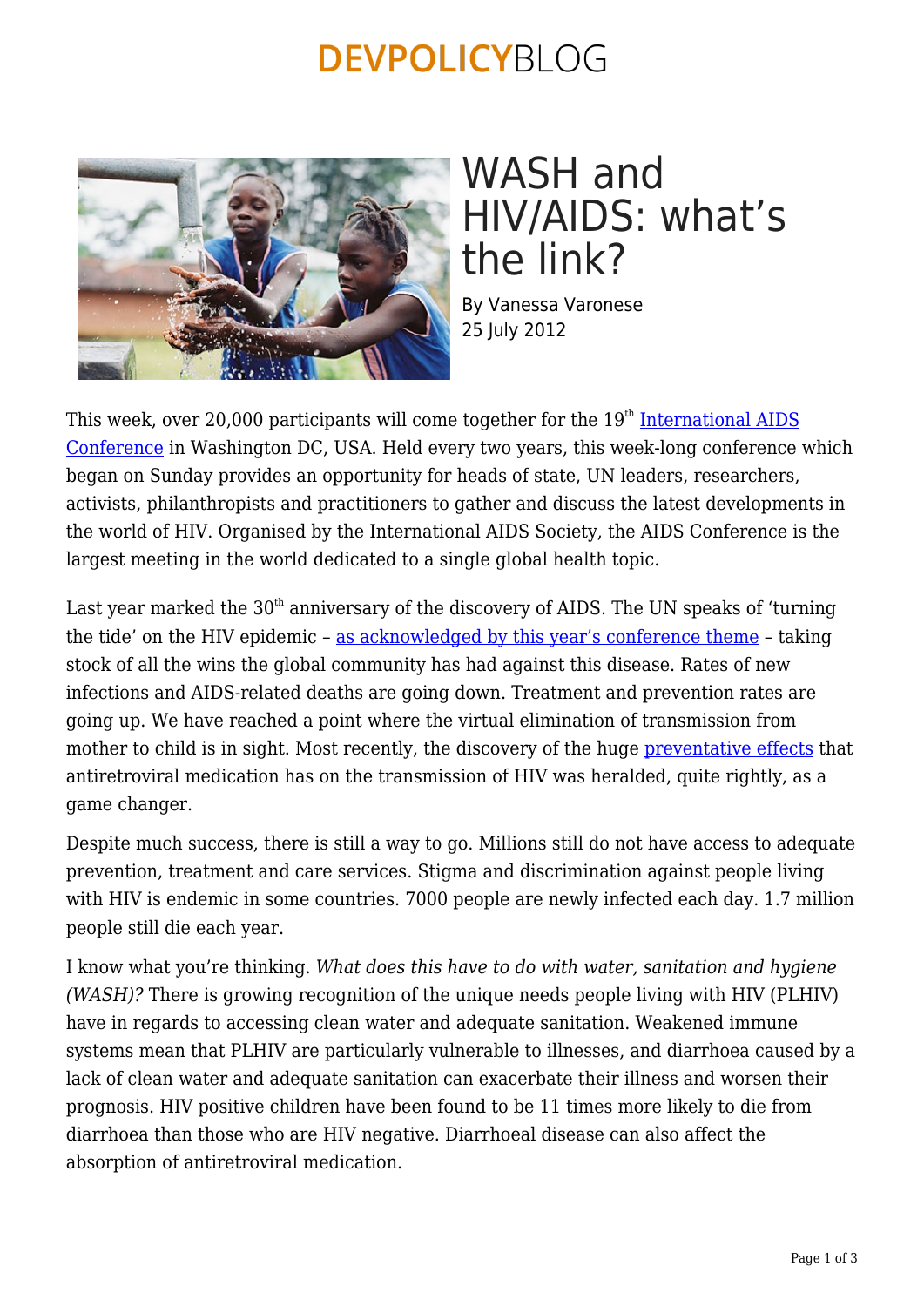### **DEVPOLICYBLOG**



The WASH and HIV sectors share many [p](https://devpolicy.org/wash-and-hivaids-whats-the-link/at-centre-mt-gahavisuka/)arallels. At their core, both sectors discuss issues that make many people uncomfortable. Both rely, in part, on changing behaviours that are deeply personal and rooted in a wider cultural context. Both areas have components that still vie for substantial political support; for the HIV sector, arguably less attention is given to prevention efforts around men who have sex with men, and injecting drug users; in WASH,

sanitation is afforded a lower priority than interventions that deal with ensuring access to clean water.

In this stunted economic climate (funding commitments for the global AIDS response alone has fallen short by [\\$7 billion\)](http://www.unaids.org/en/media/unaids/contentassets/documents/epidemiology/2012/20120718_togetherwewillendaids_en.pdf), now is the time to integrate approaches, to move towards partnerships that offer a high value for money. For WASH and HIV this means making global, national and community level HIV policies and programs sensitive to the WASH needs of people living with HIV. It means including hygiene messages that promote hand washing and other hygiene behaviours in the delivery of voluntary counselling and testing services, during the distribution of ARVS, and at antenatal care clinics that enable mothers to adopt behaviours that protect themselves and their children. It means integrating HIV education in the hygiene components of WASH projects, and including HIV affected households, particularly those involving children, as part of a strategy to reach the poorest and most vulnerable with WASH interventions.

Today, Water Aid and partners will be hosting a session at AIDS 2012 on [community based](http://pag.aids2012.org/session.aspx?s=399) [approaches to meeting the most basic water, sanitation and hygiene need of families](http://pag.aids2012.org/session.aspx?s=399) [affected by HIV](http://pag.aids2012.org/session.aspx?s=399). This talk will present lessons learned by the WASH and HIV community on the importance of integration. These lessons will also form the foundation of the work taking place in Papua New Guinea later this year, when WASH colleagues will start to assess how we address the needs of PLHIV through our work. We will also be working with colleagues from the HIV sector to examine how their work could be more sensitive to the WASH needs of the people they serve. Take a look at [inclusivewash.org.au](http://www.inclusivewash.org.au/) to see how this work is progressing.

By integrating WASH and HIV we will not just maximise our value for money and extend our reach, we will also achieve greater outcomes for the poorest and most vulnerable, and will thereby do our part to help turn the tide on the HIV epidemic.